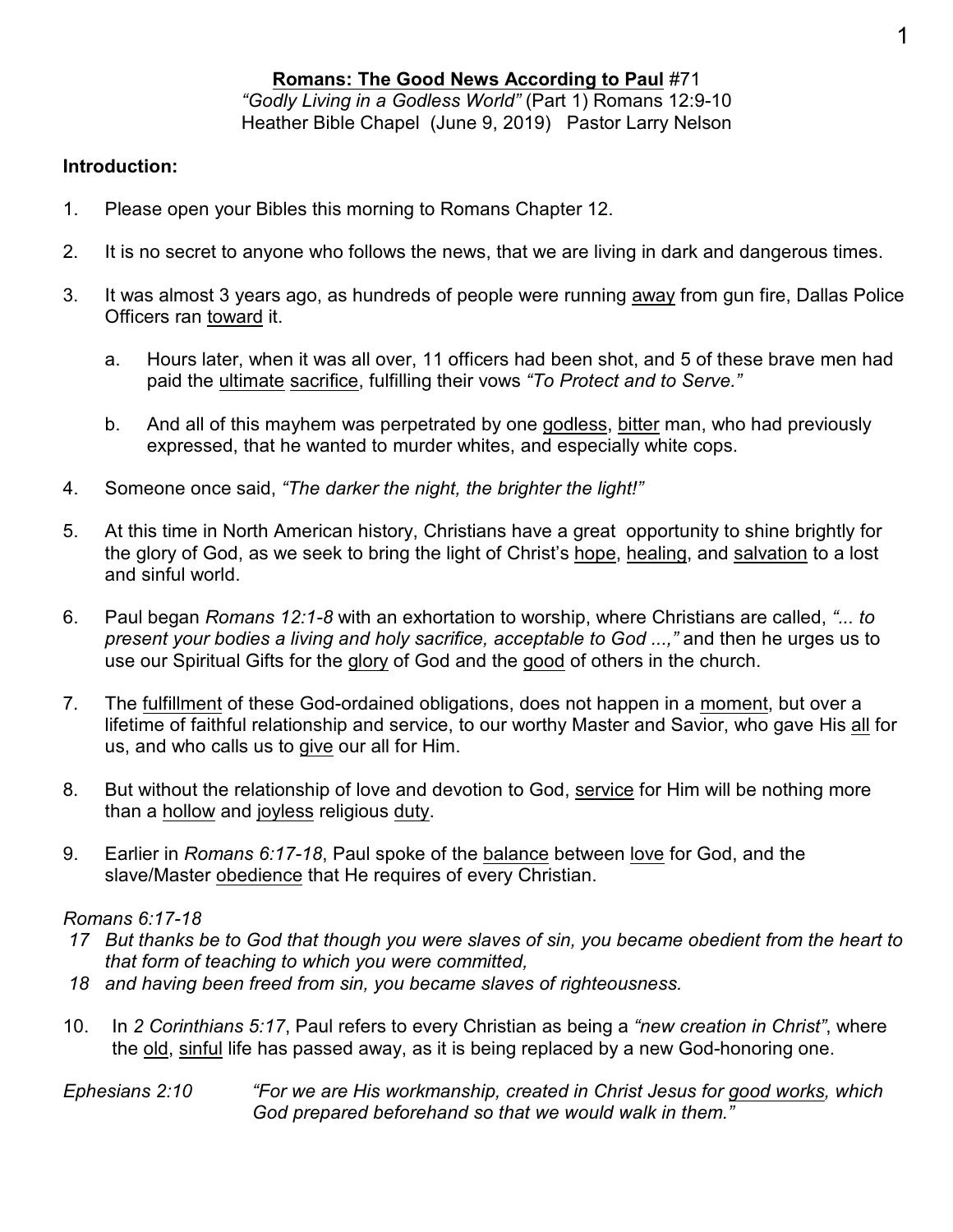- a. Because our position before God is that we are *"new creations"* in Christ, therefore our practice, or life style, should be one of *"good works"*, as our will is reshaped to be in conformity with God's will, as it is revealed in His Word.
- **TRANS>** The next section of *Romans 12:9-21*, lists 25 clear exhortations as to what God-honoring *"good works"* are actually supposed to look like.**,** And so, over these next two Sunday mornings, I am planning to study two of them with you.
- **I. The Virtues of Personal Godliness** (Romans 12:9)
- **II.** The Value of God's Forever Family (Romans 12:10)

## *Romans 12:9-10*

- *9 Let love be without hypocrisy. Abhor what is evil; cling to what is good.*
- *10 Be devoted to one another in brotherly love; give preference to one another in honor;*

**TRANS>** So point #1 in your sermon outlines this morning is:

- **I. The Virtues of Personal Godliness** (Romans 12:9)
	- A. In all these exhortations, Paul is speaking about the Christian's personal inner convictions, as they relate to his moral values,
		- 1. Personal convictions, are far more than just obeying biblical the commands about right and wrong behaviors.

*Romans 12:9a "Let love be without hypocrisy* ..."

- B. The greatest virtue of the Christian life is *agape "love"*, which by definition focuses on the welfare and needs of others, and that without any expectation of what we may receive in return.
	- 1. Jesus summarized the O.T. Law with two commands:

## *Matthew 22:37-39*

- *37 YOU SHALL LOVE THE LORD YOUR GOD WITH ALL YOUR HEART, AND WITH ALL YOUR SOUL, AND WITH ALL YOUR MIND.*
- *38 This is the great and foremost commandment.*
- *39 The second is like it, 'YOU SHALL LOVE YOUR NEIGHBOR AS YOURSELF.*
	- 2. And it is interesting that in *Galatians 5:22-23*, Paul begins the 9-fold *"fruit of the Spirit"* with *"love."*
	- 3. And in *1 Peter 1:22* we are commanded to:
- *1 Peter 1:22 "... fervently love one another from the heart."*
- *1 Peter 4:8 "Above all, keep fervent in your love for one another, because love covers a multitude of sins."*
	- 4. In fact, love is so foundationally important to the Christian life, that Jesus gave unbelievers the right to judge the genuineness of our faith by the way we demonstrate love toward our fellow believers.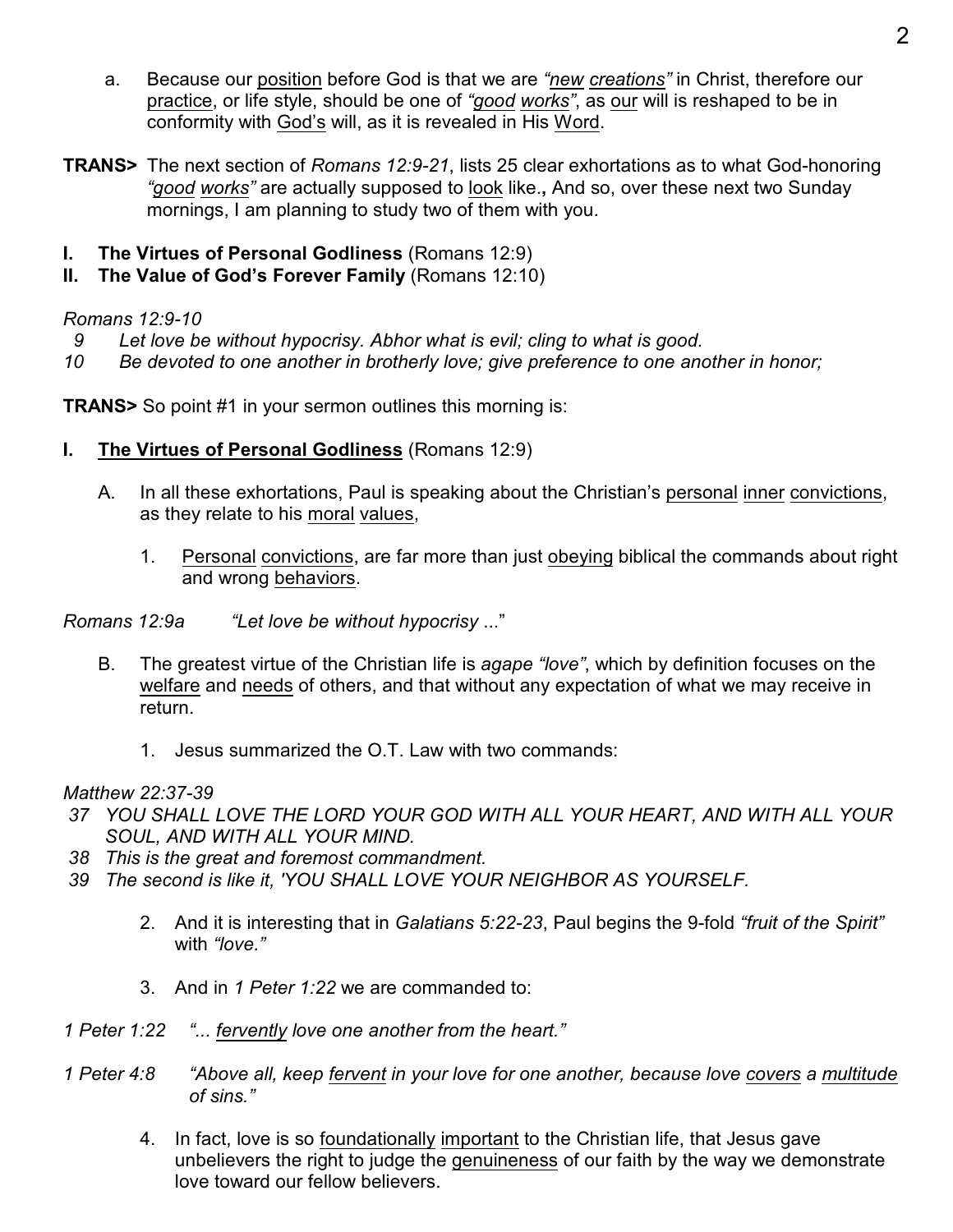*John 13:35 "By this all men will know that you are My disciples, if you have love for one another."*

- 5. Please hear this carefully., Love is not primarily an emotion., Love is action, which even the youngest of God's children need to learn how to live, and to give it.
	- a. Wise parents will teach agape love to their children through instruction, and more importantly through personal example.
	- b. Dad's, you should regularly be asking your children: *"¿What loving things can we do for your mom today?"*
	- c. And Mom's, you should regularly be asking your children: *"¿What loving things can we do for your dad today?"*
	- d. Parents, If you forget everything else that I say this morning, please remember this! **When it comes to your children, the inner attitude and outward grace of agape love is so important that you should constantly and creatively endeavor to frame your instructions and corrections around love for God and love for others. <REPEAT>**
- 6. Continuing in this context, Paul goes on to exhort, *"Let Love be without hypocrisy ..."*
	- a. Judas said that he loved Christ, but his self-serving hypocrisy is still being remembered 2000 years later, as he betrayed his Master for 30 pieces of silver.
- 7. Pure *agape love* is never polluted with self-centeredness, or a *"¿What's in it for me?,"* motive of the heart.
- 8. And just by way of reminder, selfless love is impossible apart from the deliberate, moment-by-moment submitting to the Holy Spirit's control in our lives.
- **TRANS>** Not only are we to *"love without hypocrisy"*, but Paul's next exhortation to all Christians in our *Romans 12:9* text, is to:

*Romans 12:9b "Abhor what is evil ..."*

- C. Sincere love for what God loves, and hatred for what God hates, are two sides of the same coin.
	- 1. *1 Corinthians 13:6* tells us that love, *"does not rejoice in unrighteousness but rejoices in the truth."*
- *Proverbs 9:10 "The fear of the LORD is the beginning of wisdom, ..."*
- *Proverbs 8:13 "The fear of the LORD is to hate evil;, pride, and arrogance, and the evil way, and the perverted mouth, I hate."*
	- 2. The holy hatred of sin, begins with hating the sin in our own lives, which must be confessed and forsaken, out of love for our heavenly Master and Savior.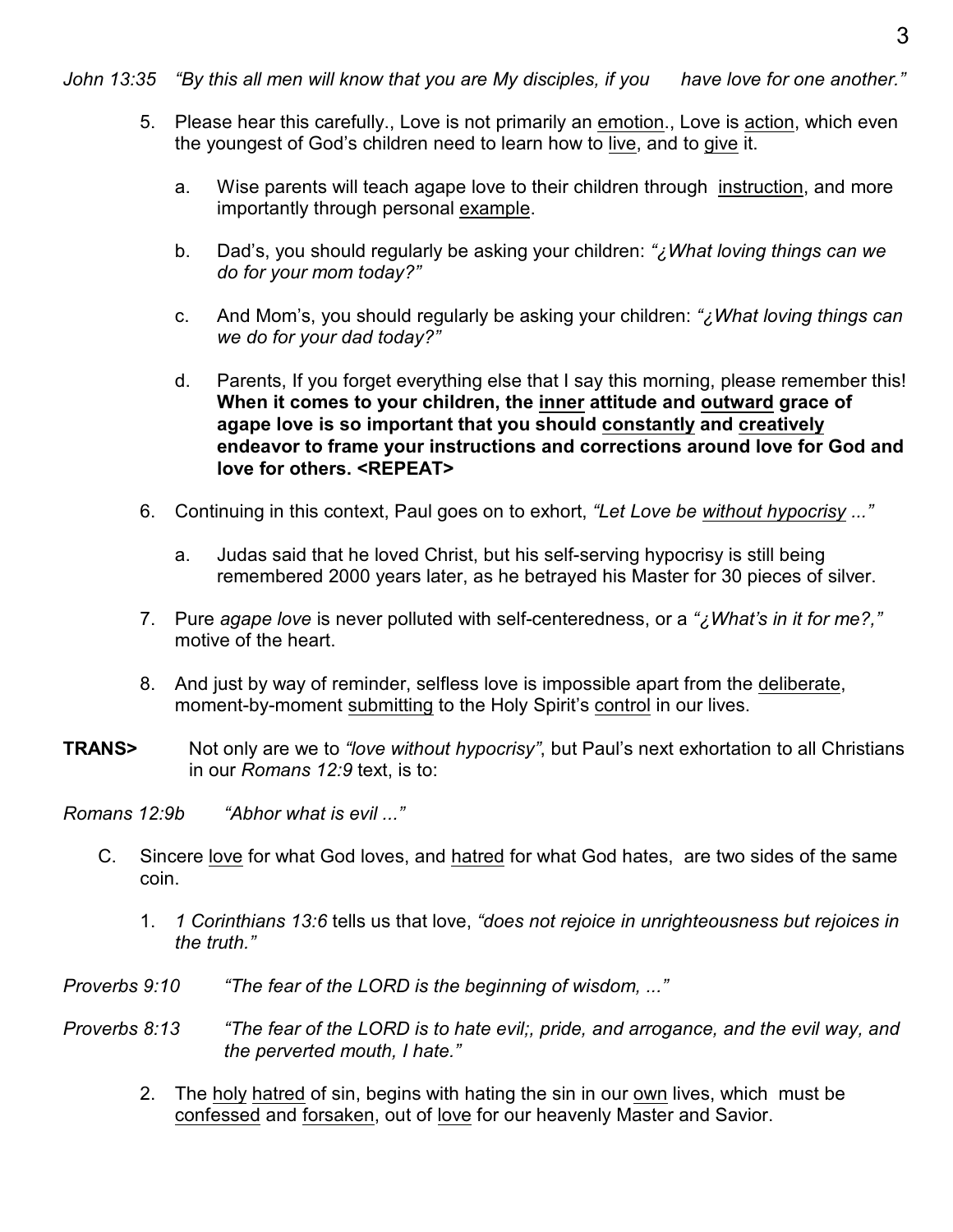*1 John 2:15-17* 

- *15 Do not love the world nor the things in the world. If anyone loves the world, the love of the Father is not in him.*
- *16 For all that is in the world, the lust of the flesh and the lust of the eyes and the boastful pride of life, is not from the Father, but is from the world.*
- *17 The world is passing away, and also its lusts; but the one who does the will of God lives forever.*
	- 3. When the Apostle John commanded us not to love the world, he was speaking of the sinful ways of the world, which are opposed to the will of God.
	- 4. "... *the lust of the flesh and the lust of the eyes and the boastful pride of life* ..." all stand in direct opposition to God, and when we are tempted by them, we must choose to hate and turn away from them, even as Jesus did when He was tempted.
	- 5. Demas was one of Paul's traveling companions, who started well, but he ended badly.
		- a. Obviously, in great sorrow, Paul wrote to Timothy saying in:

# *2 Timothy 4:9-10*

- *9 Make every effort to come to me soon;*
- *10 for Demas, having loved this present world, has deserted me and gone to Thessalonica ...*
	- b. No Christian is immune to loving for this present world.
	- c. And it is interesting to me that the both John and Paul use *agape love* to describe sinful love for the world.
	- d. Simply put, the Christian is not to give love and devotion to this sinful world, which is biblically reserved for God, our fellow believers, and to reaching lost souls for Christ.
	- 6. Making shipwreck of one's faith does not usually happen overnight, and it rarely happens alone.
		- a. Paul put it this way:
- *1 Corinthians 15:33 "Do not be deceived: Bad company corrupts good morals."*

# *2 Corinthians 6:14-16*

- *14 Do not be bound together with unbelievers; for what partnership have righteousness and lawlessness, or what fellowship has light with darkness?*
- *15 Or what harmony has Christ with Belial, or what has a believer in common with an unbeliever?*
- *16 Or what agreement has the temple of God with idols? ...*
	- b. Both Matthew and Luke speak of those who derisively referred to Jesus as, *"...a friend of tax collectors and sinners!"*
	- c. Dear ones, it is one thing to reach out to the unbelieving world with the saving Gospel, even as Jesus did, but it is something entirely different to become close friends with those who live their lives in opposition to God and His ways.
	- d. We only have a limited amount of time for close friendships and social interaction,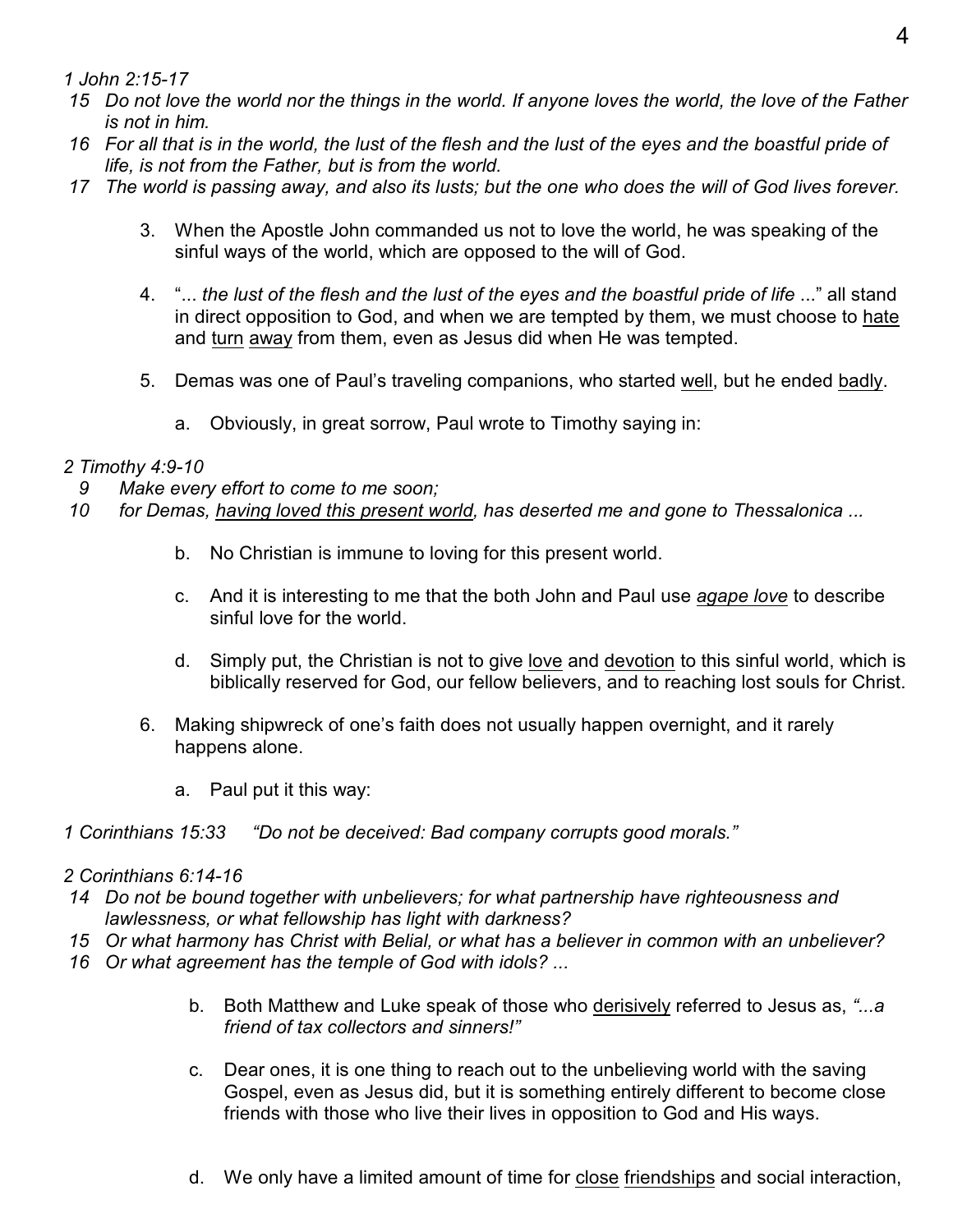and so we need to be careful about who we spend it with.

- e. Speaking positively, King David said:
- *Psalm 1:1 How blessed is the man who does not walk in the counsel of the wicked, nor stand in the path of sinners, nor sit in the seat of scoffers!*
- *2 Timothy 2:22 Now flee from youthful lusts and pursue righteousness, faith, love and peace, with those who call on the Lord from a pure heart.*
	- 7. God would have us to hate evil and devote ourselves both to what He loves, and to those who are pursuing godly Christian values.
- **TRANS>** So back in out Romans text, not only are we to *love without hypocrisy* and to *abhor what is evil*, we are to:

*Romans 12:9c "... cling to what is good."*

- $\frac{1}{\sqrt{2}}$ D. This word *"cling" <kol - la - o>*, means to glue.
	- 1. As devoted slaves of Christ, we are to glue or bind ourselves *"to what is good."*
		- a. And none of this just happens by accident.
		- b. Clinging to what is good takes deliberate and constant effort.
- *1 Thessalonians 5:21-22*
- *21 But examine everything carefully; hold fast to that which is good;*
- *22 abstain from every form (or appearance) of evil.*
- *Philippians 4:8 "Finally, brethren, whatever is true, whatever is honorable, whatever is right, whatever is pure, whatever is lovely, whatever is of good repute, if there is any excellence and if anything worthy of praise, let your mind dwell on (or cling to) these things."*
	- c. Again, please note that all of these mental disciplines require deliberate and conscious, Holy Spirit-empowered effort.
	- d. The old adage *"Just let go and let God"*, may sound good, but it is a recipe for defeat and disaster.

### *Hebrews 12:3-4*

- *3 ... consider Him who has endured such hostility by sinners against Himself, so that you will not grow weary and lose heart.*
- *4 You have not yet resisted to the point of shedding blood in your striving against sin;*
	- e. Virtuous Christian living requires, Holy Spirit-empowered work, personal discipline, and sweat.

*Philippians 2:12-13*

 *12 So then, my beloved ... work out your salvation with fear and trembling;*

 *13 for it is God who is at work in you, both to will and to work for His good pleasure.*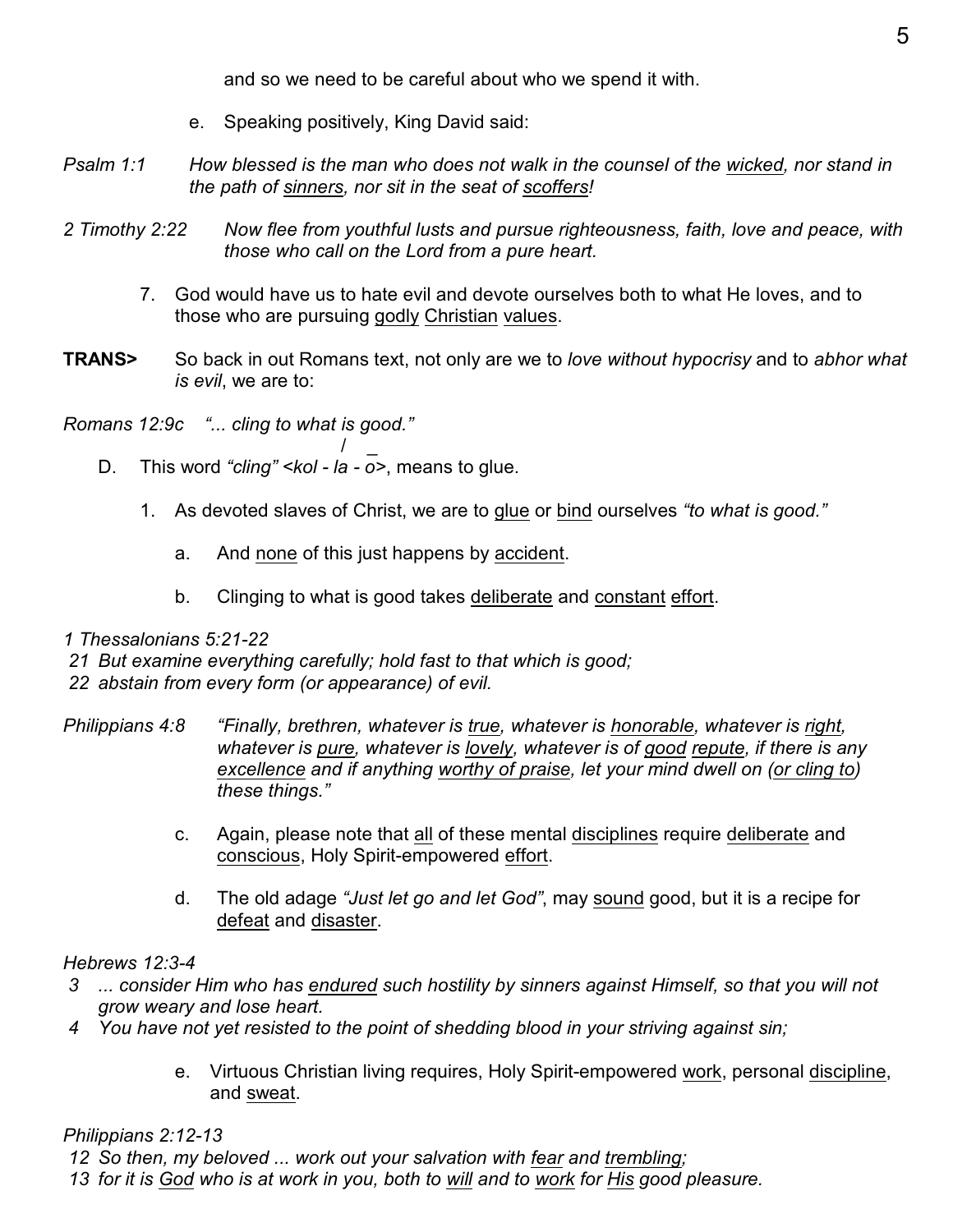- f. Clearly, we do not work for our salvation, but we are commanded here to work out our salvation.
- g. By the power of the Holy Spirit, we are to devote ourselves to working out what God has already worked in, as we learn to *"... cling to what is good."*
- **TRANS>** So far this morning, we have studied The Virtues of Personal Godliness**,** and now, in the time that remains, I want to focus on:

#### **II.** The Value of God's Forever Family (Romans 12:10)

- A. Although we won't be able to cover them all this morning, or even next week, in verses 10- 16, Paul lists 10 very practical ways in which genuine Christians are to show the value of their fellow believers.
- B. First, we are to:

*Romans12:10a "Be devoted to one another in brotherly love ..."*

- 1. *"Brotherly love"* is made up of two Greek words *<philos>* and *<adelphos>,* which when you put them together you get *<philadelphia>*
- 2. *Agape love* and *brotherly love* are by no means contradictory.
- 3. But rather they compliment one another, and for the Christian, it is quite impossible to separate them.
- *1 Thessalonians 4:9-10*
	- *9 Now as to the love of the brethren <philadelphia>, you have no need for anyone to write to you, for you yourselves are taught by God to love <agapao> one another;*
- *10 for indeed you do practice it toward all the brethren who are in all Macedonia. But we urge you, brethren, to excel still more*
	- 4. All Christians know intuitively that er should have a strong familial affection and loyalty to one another, because of our common love and devotion for our Master and Savior, Jesus Christ.
	- 5. In fact, this is so important and yet so basic to the Christian life that the Apostle John used it as an absolute test for the genuineness of a person's faith.

### *1 John 2:9-11*

- *9 The one who says he is in the Light and yet hates his brother is in the darkness until now.*
- *10 The one who loves <agapao> his brother abides in the Light and there is no cause for stumbling in him.*
- *11 But the one who hates his brother is in the darkness and walks in the darkness, and does not know where he is going because the darkness has blinded his eyes.*
- *1 John 3:10 "By this the children of God and the children of the devil are obvious: anyone who does not practice righteousness is not of God, nor the one who does not love <agapao> his brother.*"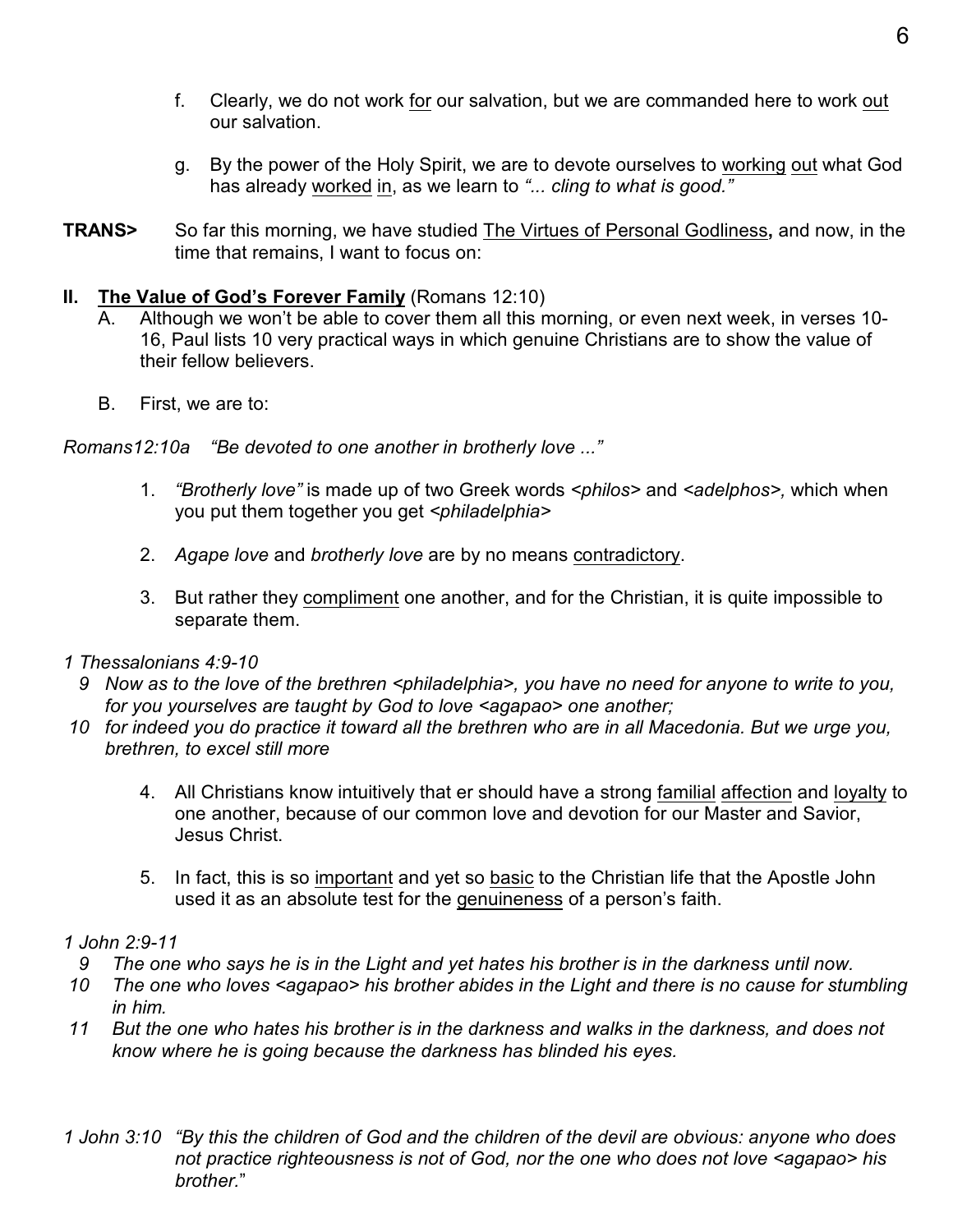*1 John 3:17-19* 

- *17 But whoever has the world's goods, and sees his brother in need and closes his heart against him, how does the love of God <agapao> abide in him?*
- *18 Little children, let us not love <agapao> with word or with tongue, but in deed and truth.*
- *19 We will know by this that we are of the truth ...*
	- 6. Each Sunday before the this Worship Service, Heather Bible Chapel shares a Communion Service together.
		- a. Love for our fellow brethren in Christ is so important that Paul warned Christians, in *1 Corinthians 11:28-32*, that we should not partake of the Lord's Supper without first examining ourselves with regard to our love for one another.
	- 7. Please allow me to ask all of you two very personal questions:
		- a. Men and women, boys and girls, grammas and grampas, *"¿Do your fellow Christians in this church know that you love them?"*
		- b. And if so, *"¿How do they know that you love them?"*
		- c. Remember, agape love is not just some abstract emotion.
		- d. Agape love is primarily, action.
		- e. Aren't we all very glad that John 3:16 does not read: *"For God so loved the world that he had warm feelings toward us, and then let us all go to Hell."*
		- f. No, it reads: *"For God so loved the world that He GAVE! ..."*
- *Proverbs 27:5 "Better is open rebuke than love that is concealed."*
	- g. Simply put, when it comes to loving one another, Yes, we need to say it, but more importantly, we need to show it.
	- 8. Being *"devoted to one another in brotherly love"*, is not just something that we do when we are in the mood, or when it is easy.
		- a. Paul says that we are to be *"devoted"* to it, which means that we must work at it, every day.
		- b. Remember, love for the brethren is not a suggestion, it is Jesus' command to all of us.
	- 9. For some, the reason why it is so hard to love as adults, is because we never learned to give agape love as children.
		- a. And so to you who are parents and grand parents of young children, show them by your example, and instruct them with your words, to excel still more in their love for God and for one another.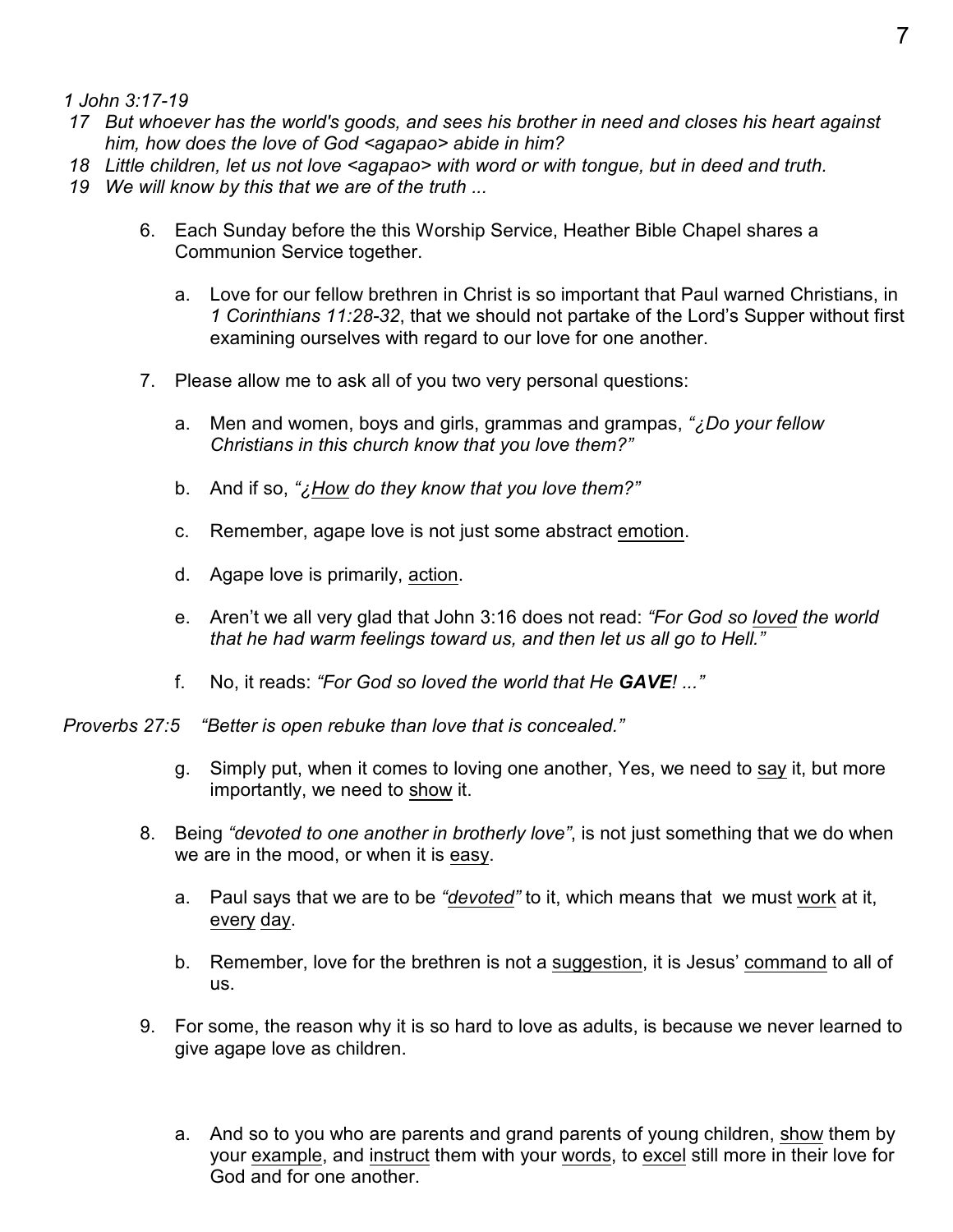**TRANS>** Paul continues this theme of brotherly love in our next phrase of:

*Romans 12:10 Be devoted to one another in brotherly love; give preference to one another in honor;*

- C. In this phrase, Paul is harkening back a few verses to *Romans 12:3*, where he says *"... I say to everyone among you not to think more highly of himself than he ought to think; but to think ..."*
	- 1. To *"give preference"* means that we are to put the needs of others before ourselves.
	- 2. And again, this is best taught and learned when we are young children.
		- a. Awhile back, Marian and I were enjoying lunch with a beloved Christian family, when their youngest spilled his drink all over the table.
		- b. And without a moment's hesitation, his older brother put his arm around his shoulder as he comforted him with kind words.
		- c. And then, with his other hand he poured some of his drink into his little brother's glass.
		- d. This simple act love was so unscripted, and yet so profound, that I had a hard time holding back my own tears, as I saw the fruit of good parenting, and Holy-Spirit empowered agape loving being played out before me.
		- e. And I will never forget it!
	- 3. Remember, Agape love gives, and that without expectation of getting anything back in return.
	- 4. And Paul says that we are to do this *"in honor"*, which means that we should be quick to recognize the godly behavior and accomplishments of others.
		- a. Although the word*"honor"* is rarely used today, we should remember that it is a biblical word, and that God intends for us to use it.
		- b. As Christians, we should *"honor"* our brothers and sisters in Christ, when they choose to make difficult Christ-honoring decisions.
		- c. And so, when the mayhem and tears had passed, I praised this young boy for his quick responses of loving compassion and practical sharing.
		- d. Although the Bible forbids the use of manipulating *"flattery"* in our speech, it commands us to give honest *"praise"* and *"honor."*
			- (1) And sometimes, it is fully appropriate for *"praise"* and *"honor"* to be given in public.
		- e. And again, parents should be teaching this to their children, from a very young age, by *praising* and *honoring* your spouse in front of, and to your children.